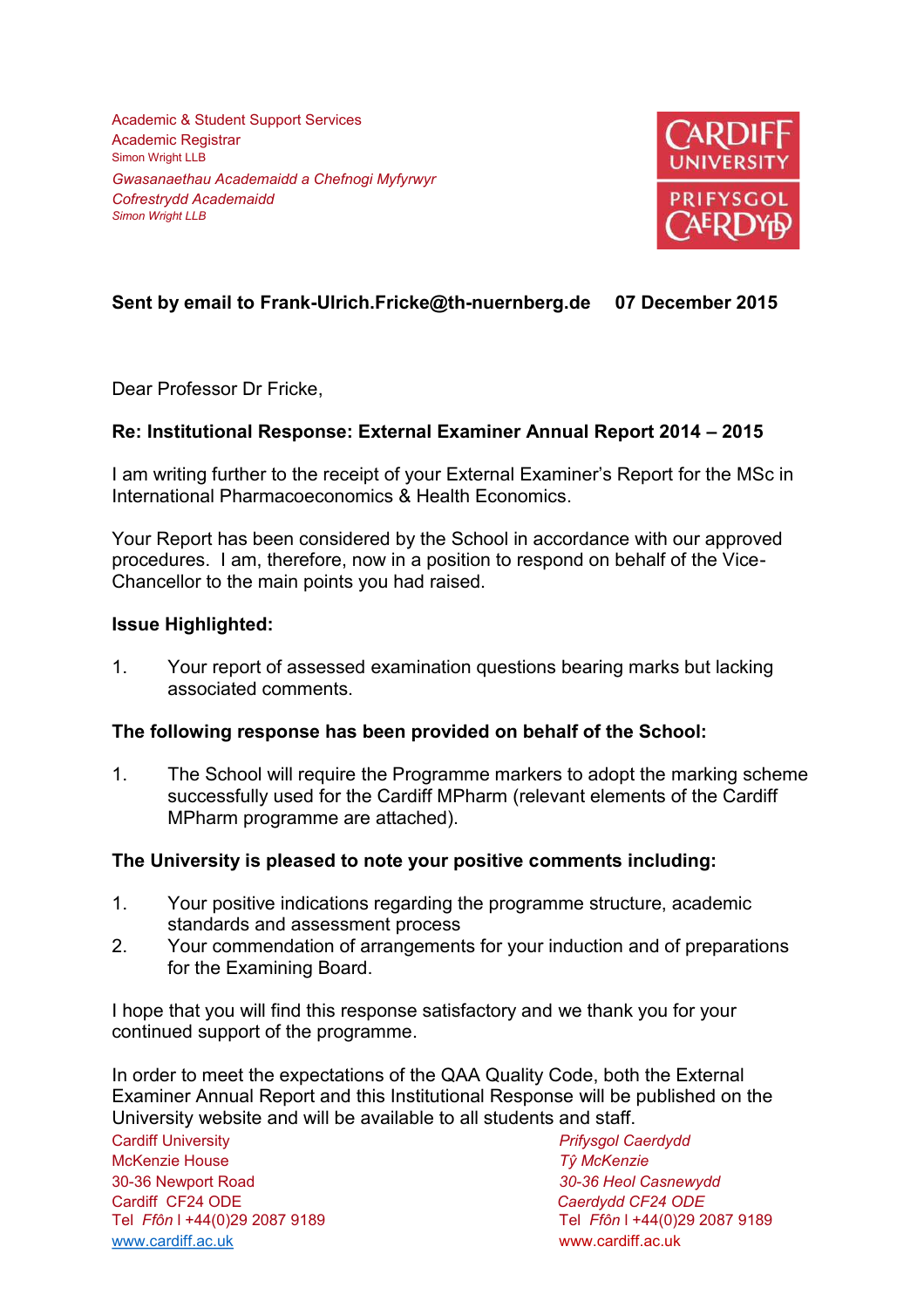The University's provision of the formal Institutional Response is not intended to constrain direct communication between schools and their External Examiners. Schools are encouraged to discuss with their External Examiners any matters of detail raised in their Reports and, more widely, any issues impacting on the quality and standards of awards, including possible changes to programmes.

We are most grateful for your comments and for your support in this matter.

Yours sincerely,

SWiften

Mr Simon Wright Academic Registrar

**Attachment** 

Cardiff University *Prifysgol Caerdydd*  McKenzie House *Tŷ McKenzie*  30-36 Newport Road *30-36 Heol Casnewydd*  Cardiff CF24 ODE *Caerdydd CF24 ODE* [www.cardiff.ac.uk](http://www.cardiff.ac.uk/) www.cardiff.ac.uk

Tel *Ffôn* l +44(0)29 2087 9189 Tel *Ffôn* l +44(0)29 2087 9189